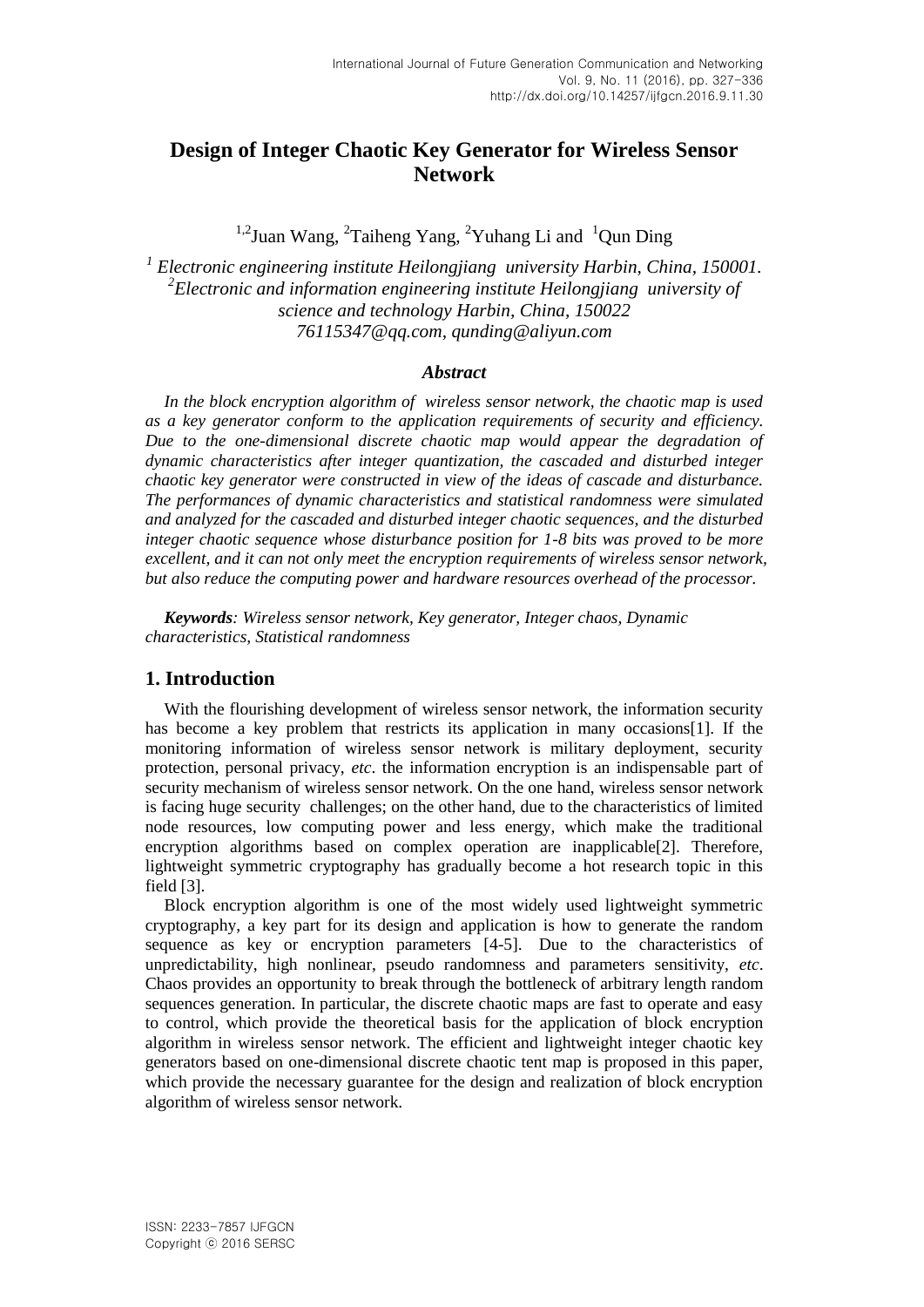## **2. Integer Quantization**

For cost, volume and other considerations, the nodes of wireless sensor network usually use embedded processors, which cannot directly process floating point, division and other complex operations [7]. Due to the amplitude of chaotic map is continuous, the idea of chaotic integer quantization was first proposed in literature, so that it would suitable for the node operations of wireless sensor network [8].

#### **2.1. Quantization Principle**

The iterative values of tent map are evenly distributed in surjective map interval, when it is applied to the encryption system has the inherent advantages. The difference iterative equation of tent map is given to be,

$$
\begin{cases} x_{n+1} = \mu x_n & 0 \le x_n < 1/2 \\ x_{n+1} = \mu (1 - x_n) & 1/2 \le x_n \le 1 \end{cases}
$$
 (1)

As shown in the equation (1), the tent map is a piecewise linear system. study shows that when  $1 \leq \mu \leq 2$ , the tent map is in a chaotic state.

Through the further generalization, a new class of linear piecewise tent map proposed in literature [9] is given to be,  $\mu$   $0 \le x_n < \mu$ be,<br>  $\int x_n / \mu$   $0 \le x_n < \mu$ 

n literature [9] is given to be,  
\n
$$
x_{n+1} = \begin{cases}\nx_n / \mu & 0 \le x_n < \mu \\
x_n - \mu / 0.5 - \mu & \mu \le x_n < 0.5 \\
1 - x_n - \mu / 0.5 - \mu & 0.5 \le x_n < 1 - \mu \\
1 - x_n / \mu & 1 - \mu \le x_n \le 1\n\end{cases}
$$
\n(2)

According to the method of integer quantization proposed in literature [10], both sides

of equation (2) multiplied by a simultaneously,  $\mu = 1/4$ ,  $t_n = ax_n$ , then the equation of integer tent map is given to be,

to be,

\n
$$
t_{n+1} = \begin{cases}\n4t_n & 0 \le t_n < a/4 \\
4t_n - a & a/4 \le t_n < a/2 \\
3a - 4t_n & a/2 \le t_n < 3a/4 \\
4a - 4t_n & 3a/4 \le t_n \le a\n\end{cases} \tag{3}
$$

In literature [11], the improved tent map is given to be,  
\n
$$
x_{n+1} = 1 - |1 - \mu x_n| \qquad \mu \in [0, 2] \quad x_n \in (0, 1]
$$
\n(4)

Substituting  $t_n$  in equation (3) to be  $x_n$  in equation (4), converts  $t_{n+1}$  into an

integer, then the equation of integer tent map is given to be,  
\n
$$
T_{n+1} = \begin{cases}\n\lfloor 4T_n \rfloor & 0 \le T_n < 1/4a \\
\lfloor 4T_n - a \rfloor & 1/4a \le T_n < 1/2a \\
\lfloor 3a - 4T_n \rfloor & 1/2a \le T_n < 3/4a \\
\lfloor 4a - 4T_n \rfloor & 3/4a \le T_n < a\n\end{cases}
$$
\n(5)

In equation (5), the word length of processor is assumed to be n bits, and  $T_{n+1} \in$  $[0,2<sup>n</sup>-1]$ . For example, if the word length of processor is assumed to be 16 bits, that is  $a = 2^{15}$ , and  $T_{n+1} \in [0, 65535]$ , which just corresponds to the unsigned integer range of 16 bits binary numbers representation . In this way, the real operation of tent map can be equivalent converted to integer operation.  $4T_n$  mean the left shift two bits of  $T_n$ , so the integer tent map only need to do addition, subtraction, shift and other simple operations.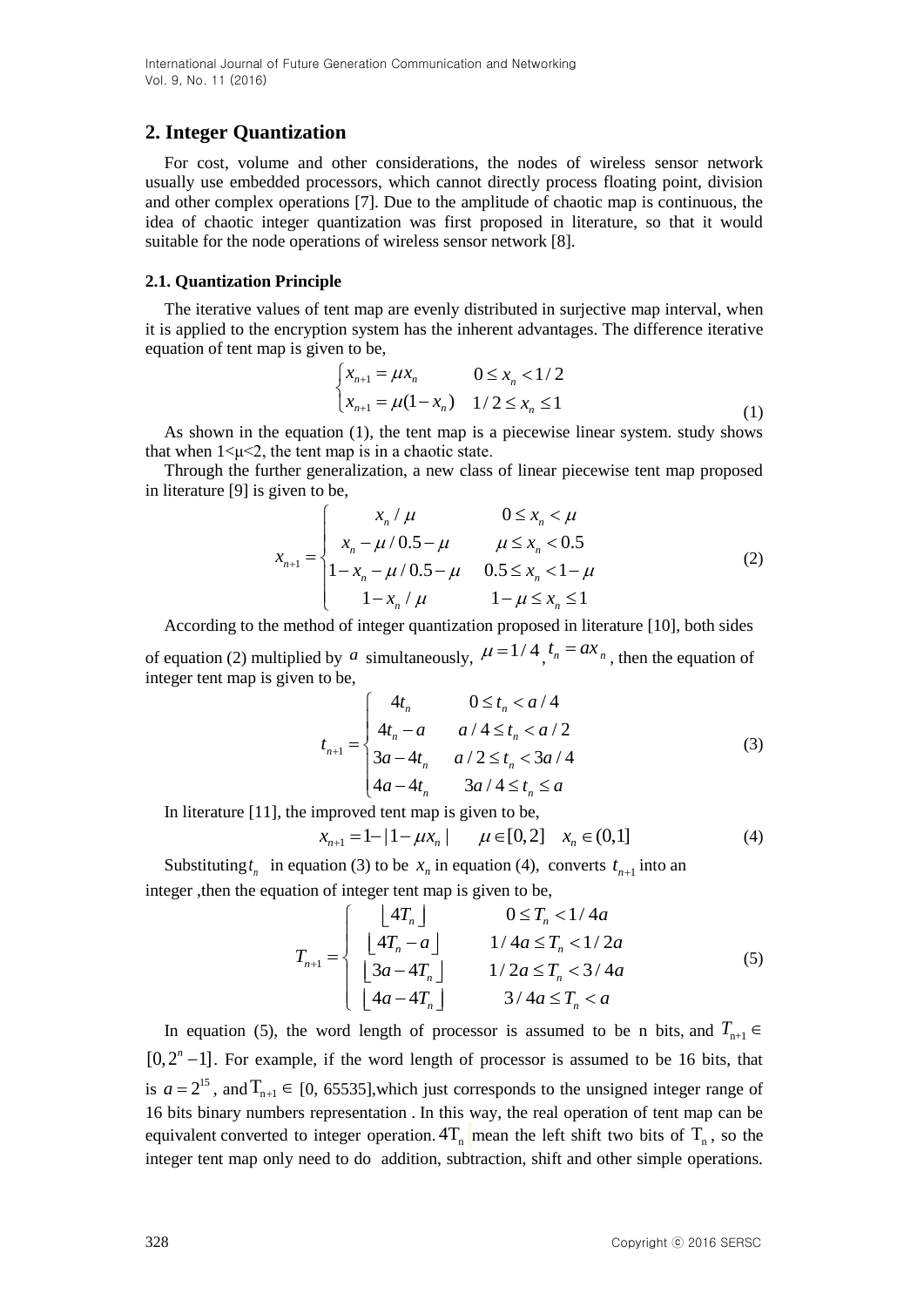As a result, the integer tent map not only suitable for the node operation of wireless sensor network, but also can reduce the computing capability of processor and the resource costs of hardware.

### **2.2. Performance Analysis**

Although after integer quantization the integer tent sequences are more suitable for node operation of wireless sensor network, it is necessary to detect its basic characteristics such as complexity, randomness, periodicity, *etc*. Through the analysis, it can be concluded that whether the integer tent map would appear the degradation of dynamic characteristics, whether it would have an impact on the cryptographic security.

As shown in figure 1-2, on the basis of the comparison and analysis of attractor, bifurcation diagram and initial value sensitivity, we found that the integer tent map can inherit the original folding and str*etc*hing properties of tent map, and the nonlinear nature and non reversibility of tent map will still exist in a finite integer set. Although the integer tent map has more complex attractor and larger surjective map interval, its initial value sensitivity decreased significantly, so it is necessary to compensate the chaotic characteristics of the integer tent map.



**Figure 2. Chaotic Characteristics of Integer Tent Map**

As shown in figure 3-4, on the basis of the comparison and analysis of ergodicity, histogram and self-correlation, we found that if the tent map is entered into the chaotic region, the points on the orbit traverse the whole phase space with the same probability, and the orbital period becomes infinite. After integer quantization the uniform distribution characteristics of tent map in the real domain would be destroyed. Due to the short cycle and uneven distribution of the integer tent map, it is easy to decipher through the way of probability statistics, *etc*. Therefore, the performance characteristics of integer tent map are not enough to meet the security requirements of key generator.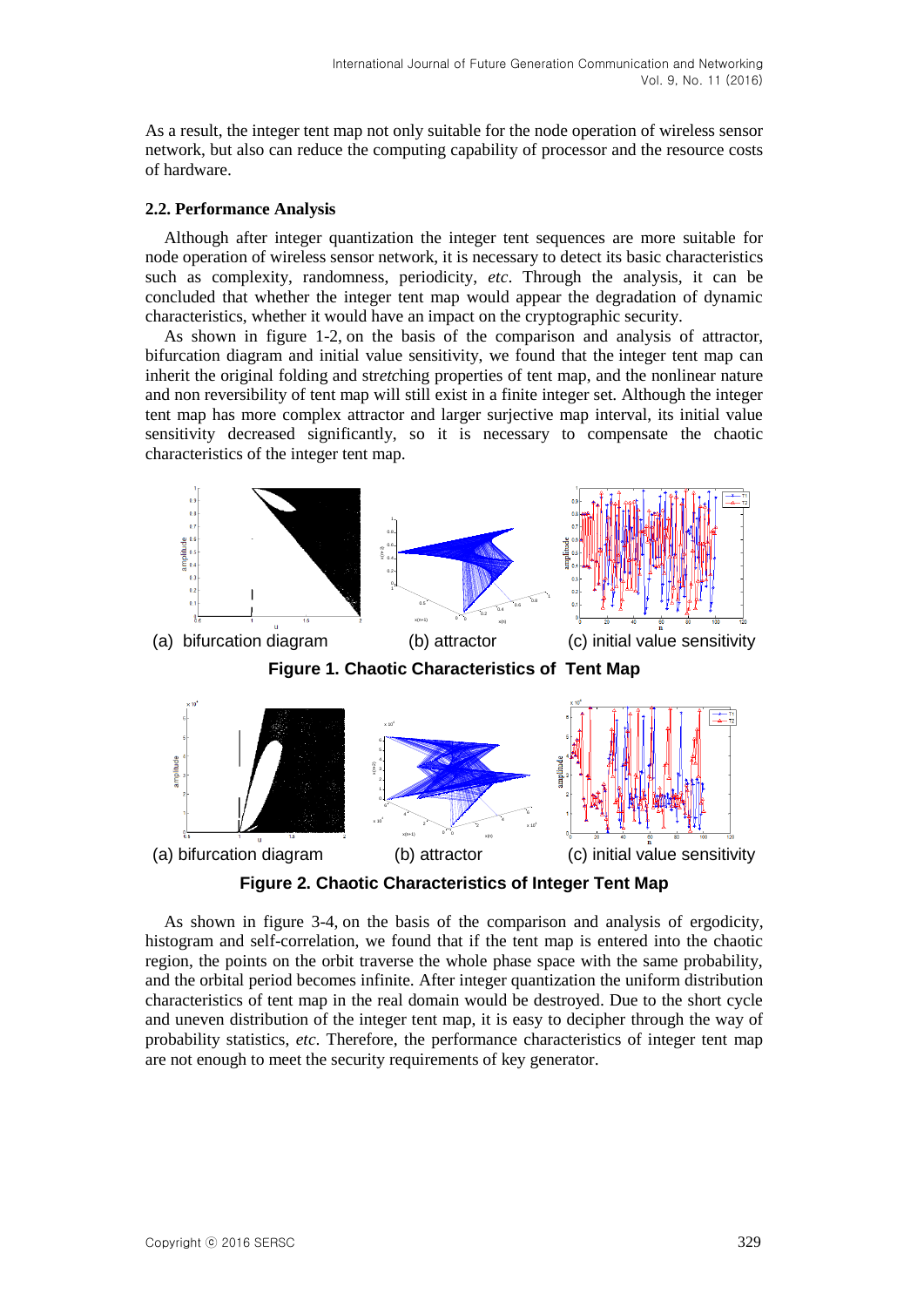

**Figure 4. Statistical Randomness of Integer Tent Map**

## **3. The Integer Chaotic Map**

In this paper, in order to achieve the ergodicity and increase the complexity, under the same precision the integer tent map would be improved and optimized to obtain the ideal security performance.

#### **3.1. The Cascaded Integer Chaos**

The cascaded integer chaotic key generator is shown in Figure 5 the difference iterative equation of logistic map is given to be, be,<br>  $(1 - x_n)$   $\mu \in (0, 4]$   $x_n \in (0,1]$ *x*<sub>n+1</sub> =  $\mu x_n (1 - x_n)$   $\mu \in (0, 4]$   $x_n \in (0, 1]$  (6)

$$
x_{n+1} = \mu x_n (1 - x_n) \qquad \mu \in (0, 4] \quad x_n \in (0, 1]
$$
 (6)

In equation (6), when  $\mu = 4$ , the logistic map is in the surjective state.

The iteration output of logistic map is input as the iteration input into the tent map, that

is Substituting  $x_n$  in equation (4) to be  $x_{n+1}$  in equation (6), then the iteration output of tent map is given to be,

$$
x_{n+1} = 1 - |1 - 4\mu x_n (1 - x_n)| \qquad x_n \in [0,1] \quad \mu \in (0,2]
$$
 (7)

The iteration output of tent map is input as the iteration input into the logistic map, such cycled process can produce the cascaded chaotic sequence, then the integer cascaded chaotic sequences can be obtained by integer quantization. Owing to each iteration result of the cascaded integer chaos is determined by two chaotic maps, which make the iteration mode is more complex.



**Figure 5. The Cascaded Integer Chaotic Key Generator**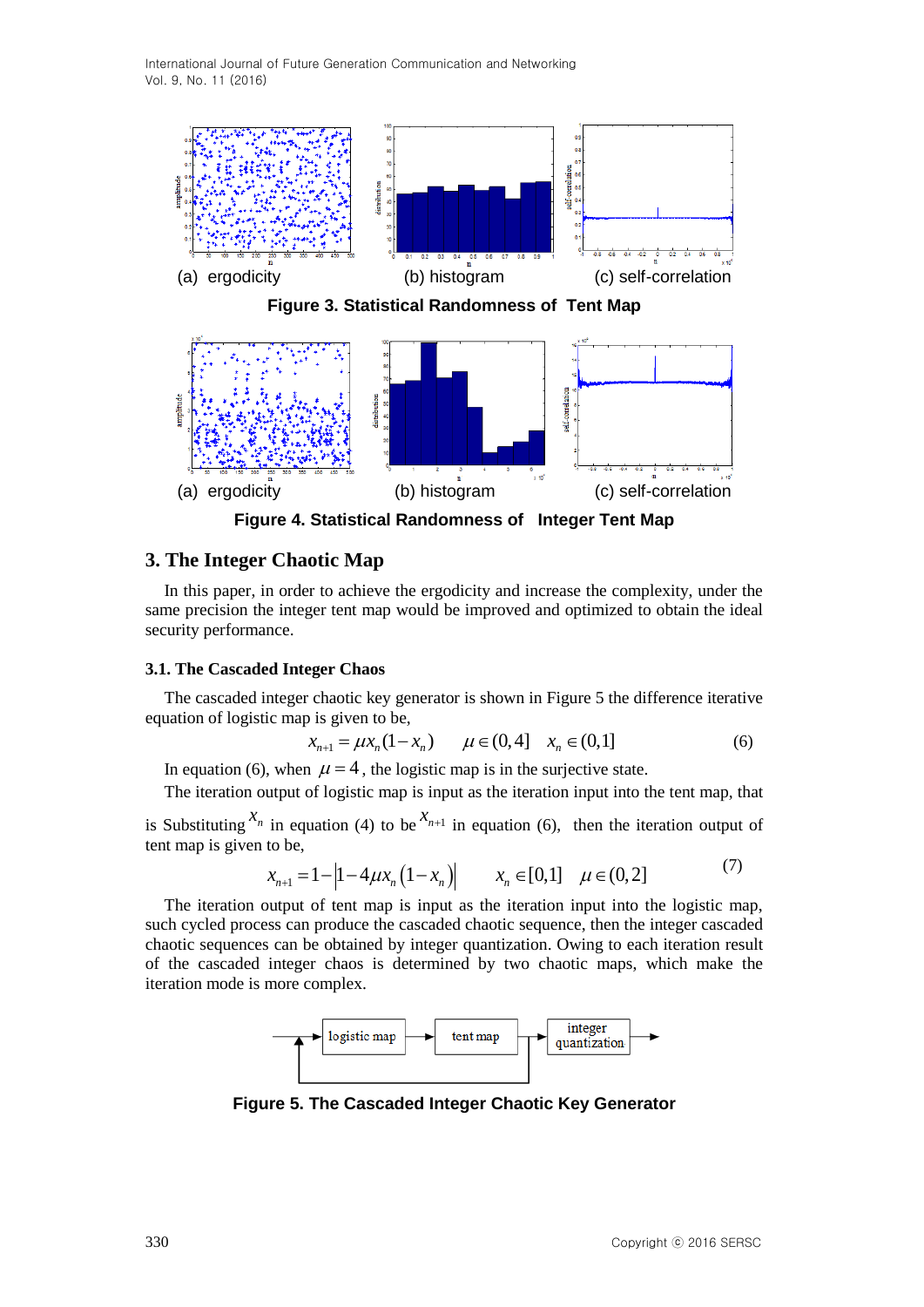### **3.2. The Disturbed Integer Chaos**

If the chaotic state variables are disturbed at the fixed interval which is less than the period length of chaotic sequence, the chaotic state can be effectively changed to avoid the periodicity. Disturbance strategy is mainly divided into the disturbance to input sequence, the disturbance to output sequence, and the disturbance to input and output sequence simultaneously [13]. In this paper, the output sequence of integer tent map would be disturbed by the logistic chaotic sequence.

The disturbed integer chaotic key generator is shown in Figure 6.If the wireless sensor network node is a 16-bits processor, the integer tent sequence T(n) would be expressed as a 16-bits binary number. Due to the iteration output of logistic map is in the interval  $[0,1]$ , the iteration output of logistic map is amplified by 10 times and divided by 256, the mod of which L(n) is 8-bits pseudo-random sequence as a disturbance sequence. Meanwhile, the integer tent sequence  $T(n)$  is also divided by 256 and the mod of which  $M(n)$  is 8 bits pseudo-random sequence. The  $L(n)$  is used to disturb the  $M(n)$  in the form of XOR operation, then being OR operation with 10000000 to generate sequence P(n). Finally, using  $P(n)$  to replace the 8-bits binary number of integer tent sequence  $T(n)$ , so as to complete the output disturbance of the integer tent map.



**Figure 6. The Disturbed Integer Chaotic Key Generator**

The influence of different disturbance position on the key performance is shown in Figure 7-8. Through the simulation analysis it can be seen that the position of the disturbance sequence has great impact on the chaotic and random characteristics of the integer tent map, and better performance would be obtained if the position of the disturbance sequence P(n) moves forward. The best disturbance effect can be achieved when the position of the disturbance sequence  $P(n)$  is exactly corresponds to the 1-8bits of integer tent sequence T(n).

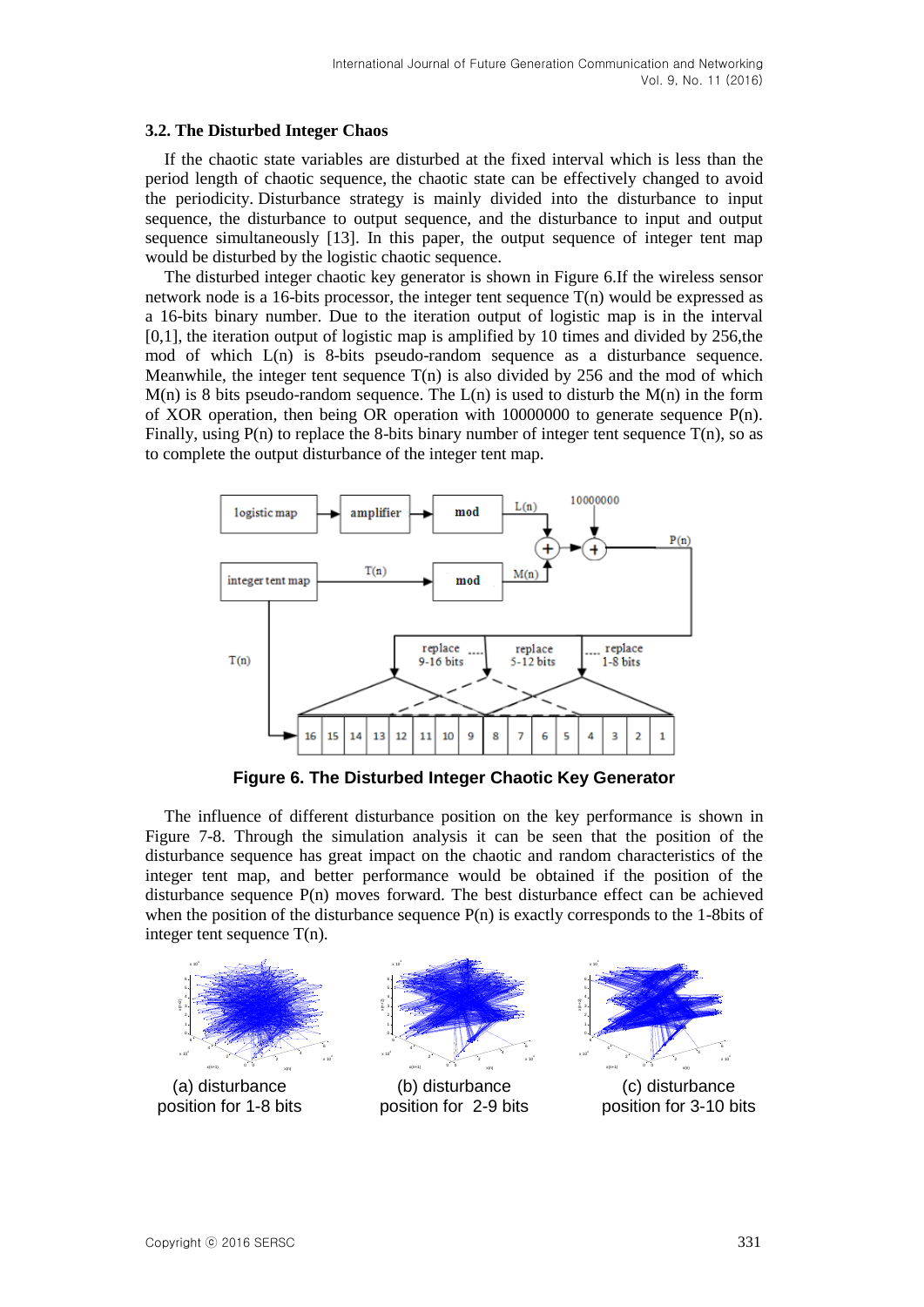

(d) disturbance position for 4-11 bits



(g) disturbance position for 7-14 bits



(e) disturbance position for 5-12 bits



(h) disturbance position for 8-15 bits



(f) disturbance position for 6-13 bits



(i) disturbance position for 9-16 bits

**Figure 7. Chaotic Characteristics of Different Disturbance Position on Integer Tent Map**

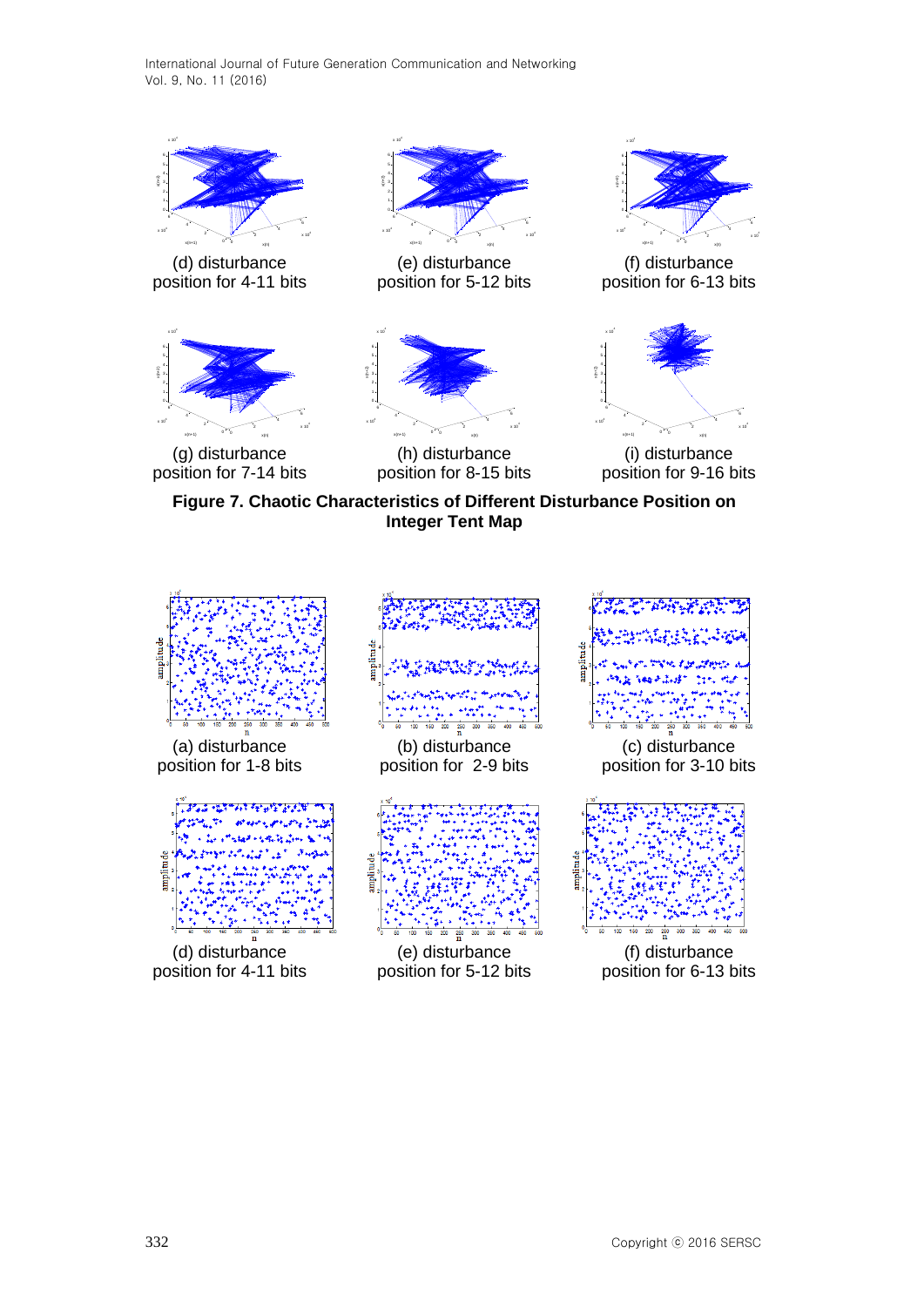

## **Figure 8. Random Characteristics of Different Disturbance Position on Integer Tent Map**

## **3.3. Performance Analysis**

As shown in Figure 9-10, the cascaded and disturbed integer chaos not only extend the surjective map interval, but also have more complex dynamic characteristics, more dispersed and disorderly phase space distribution, which can effectively solve the problem of stable window. The greater difference between adjacent iterative values would avoid iterations tend to be same value, it can effectively reduce the possibility of decipher sequence through the way of phase space inversion, *etc*. Even if the same chaotic system has a tiny initial value difference, it will produce a completely different state after several



**Figure 10. Chaotic Characteristics of Disturbed Integer Chaos**

As shown in Figure 11-12, With respect to the integer tent map, both distribution uniformity and self-correlation of cascaded and disturbed integer tent map have been greatly improved, and the period of chaotic sequence have been effectively extended too. Therefore, the cascaded and disturbed integer chaotic key generators can meet the requirements for random, and it is difficult to be deciphered by attackers.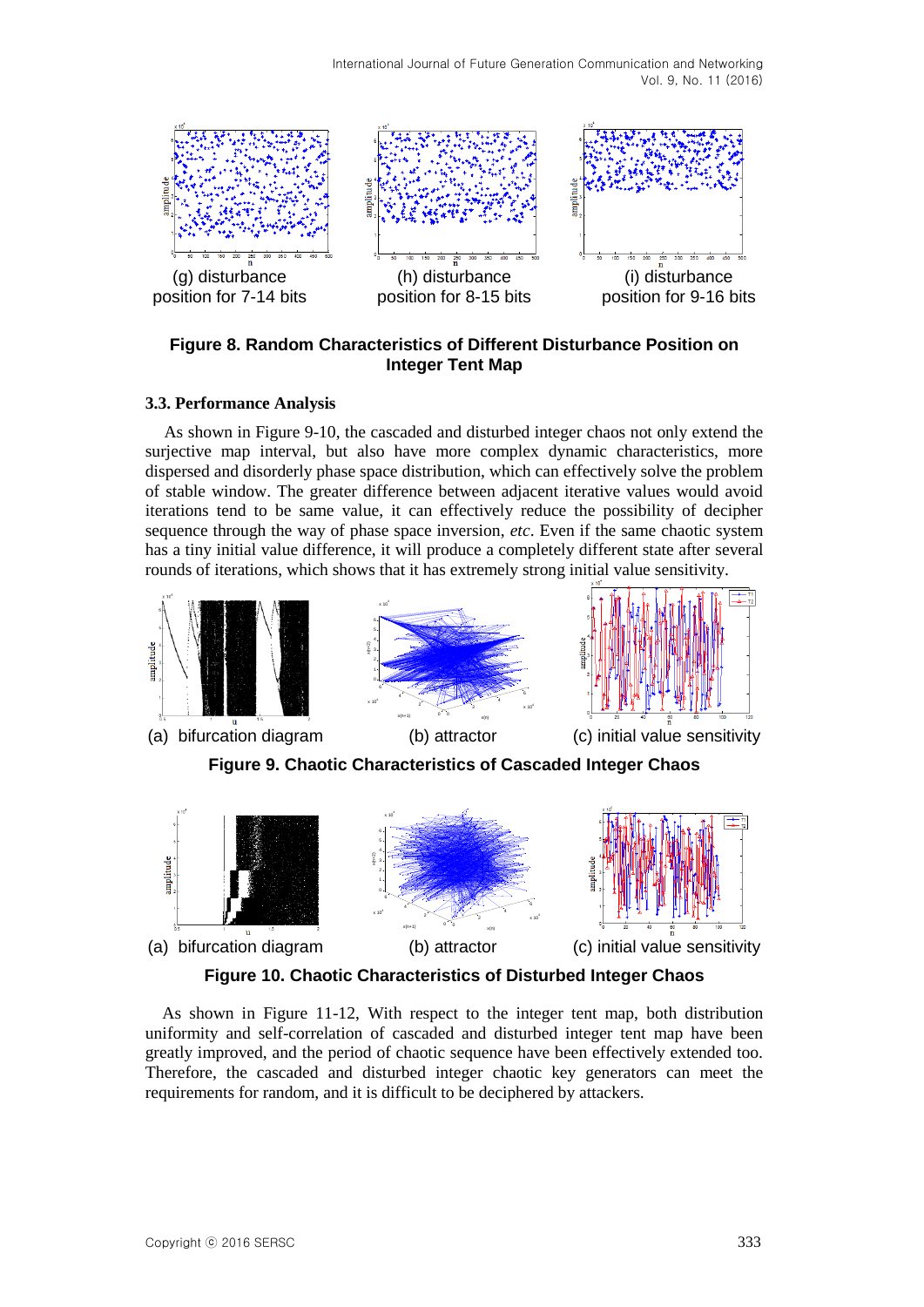

(a) ergodicity (b) histogram (c) self-correlation **Figure 12. Statistical Randomness of Disturbed Integer Chaos**

Through the comparison we can find that the cascaded and disturbed integer chaos not only inherit the str*etc*hing and folding characteristics of tent map, but also overcome the problems of uneven distribution and short period , and the dynamic characteristics has also been significantly enhanced. In contrast, the disturbed integer chaos has bigger surjective interval, more complicated attractor structure. Furthermore, cascade different chaotic map will bring more complex calculations. Therefore, the disturbed integer chaos is more suitable for application in wireless sensor network block encryption algorithm.

## **4. Conclusion**

In this paper, according to the characteristics of the wireless sensor network, based on the relevant theory of chaos and block encryption, aimed at dynamic degradation and short period of the integer chaotic map, the integer chaotic key sequence generators were constructed in view of the ideas of cascade and disturbance. Through comparing and analyzing the performances of two key generators, it can be concluded that the disturbed integer chaos has larger key space and higher complexity, and the generated key sequences have excellent characteristics of uniform distribution and pseudo-randomness. Moreover, it only needs to carry out addition and shift operation when implemented in computer, which can reduce hardware resources and improve operational speed. Therefore, the integer chaotic key sequence generators can not only guarantee the operation of wireless sensor network node, also can further strengthen the safety and efficiency of the encryption algorithm, very suitable for the application of encryption algorithm in wireless sensor networks.

## **Acknowledgment**

This work is supported by the National Natural Science Foundation of China (no.61471158) and doctor fund item of ministry of education (no.20132301110004).